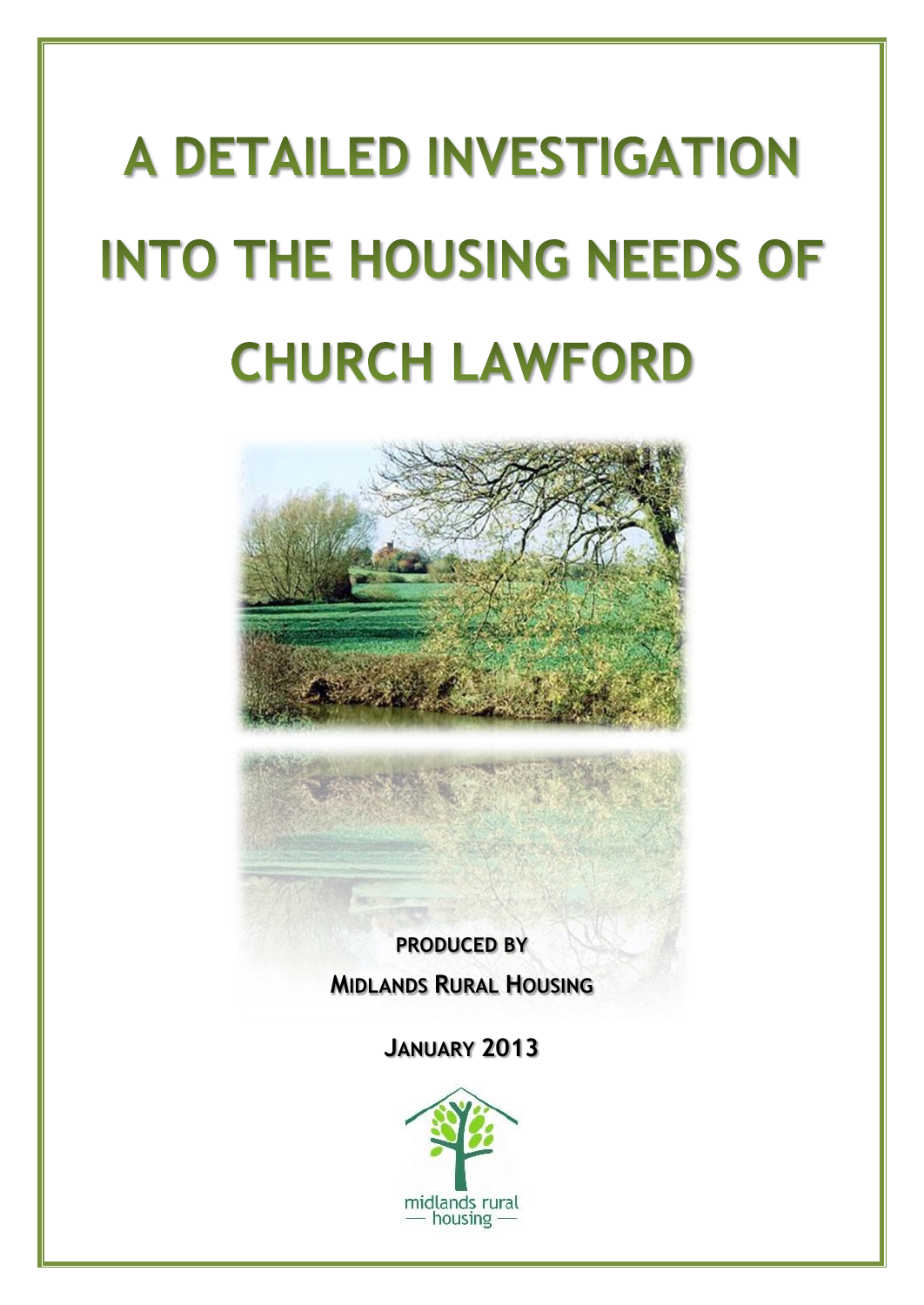# **CONTENTS**

| 1. | <b>INTRODUCTION</b>                                  |                                                                                                                                                                          |                            |
|----|------------------------------------------------------|--------------------------------------------------------------------------------------------------------------------------------------------------------------------------|----------------------------|
| 2. | <b>PURPOSE OF THE SURVEY</b>                         |                                                                                                                                                                          |                            |
| 3. | <b>RESPONDENT DETAILS</b>                            |                                                                                                                                                                          |                            |
|    | i)<br>$\mathbf{ii}$                                  | <b>HOUSEHOLD TYPE</b><br><b>TENURE</b><br>iii) PROPERTY TYPE<br><b>iv)</b> LENGTH OF RESIDENCY IN PARISH<br>V) MIGRATION<br>V1) SUPPORT FOR AN AFFORDABLE HOUSING SCHEME | 4<br>5<br>6<br>6<br>7<br>7 |
| 4. | <b>HOUSING NEED ANALYSIS</b>                         |                                                                                                                                                                          |                            |
|    | $\mathbf{i}$<br>$\mathbf{ii}$ )<br>iii)<br>iv)<br>V) | <b>LOCAL CONNECTION</b><br><b>REASONS FOR HOUSING NEED</b><br><b>RESPONDENT ANALYSIS</b><br><b>HOUSE PRICE DATA</b><br><b>LOCAL CONTEXT</b>                              | 8<br>9<br>10<br>11<br>11   |
| 5. | <b>CONCLUSION</b>                                    |                                                                                                                                                                          | 13                         |
| 6. | <b>CONTACT INFORMATION</b>                           |                                                                                                                                                                          |                            |

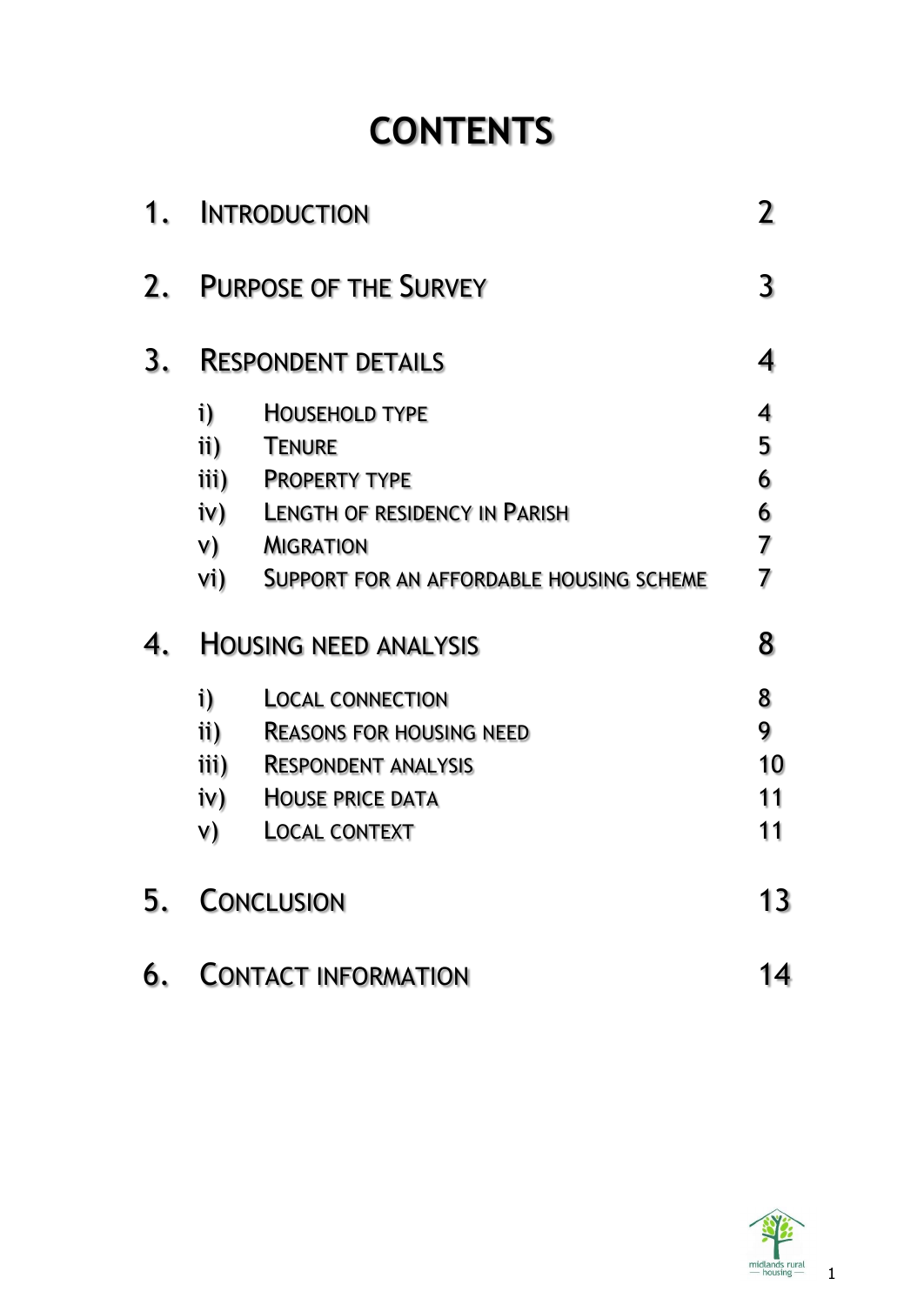### **1. Introduction**

Average property prices in rural areas have increased more than urban areas in monetary terms over the past 10 years<sup>1</sup> forcing many local residents to move away from their towns and villages in order to find suitable and affordable homes. House prices in the countryside are now up to £30,000 higher than in urban areas, despite average wages being lower.

The average rural house price in England is now more than twelve times the average salary of people living in rural areas (source: NHF). In order to obtain a mortgage, a person living and working in the countryside would need to earn £66,000 per year but the average rural salary is far below that at around £20,000 (source: NHF). The number of people on waiting lists for affordable homes in rural England has soared to around  $750,000^2$ .

The Chartered Institute of Housing (CIH) found the first year of homeownership cost on average £70,538 in 2012 (taking into account a 25% deposit, stamp duty, mortgage repayments and annual maintenance) – up 73% from £40,892 in 2002. Over the same period, the cost of renting a home for 12 months – taking into account a six-week deposit and monthly payments – rose by 29%, from £7,492 to £9,662. New household formation is outstripping supply by 3 to 1 (source: CLG).

Increasing house prices and the limited availability of appropriate properties has resulted in local people being unable to find a home within their community and this may be happening in Church Lawford.

Midlands Rural Housing (MRH) work with local authorities, town and parish councils, registered providers (housing associations/registered social landlords), private developers and local communities in order to investigate the need for, and provide, homes to meet local needs in towns and villages throughout the Midlands. The first step in this research is to undertake a Housing Needs Survey which will give an overview of the current housing situation in a parish and provide details of the need for local housing.

The Church Lawford Housing Needs Survey questionnaires were delivered to every household in the Parish during the summer of 2012. Survey forms were distributed to all households in Church Lawford. In total 135 survey forms were distributed.

 $^{\rm 1}$  Halifax Rural Housing Review 2011 - "Rural property prices rose by an average of £69,170 - equivalent to £576 per month – from £127,146 in 2001 to £196,316 in 2011. In the past decade, the average price paid by first-time buyers has risen by 90%"

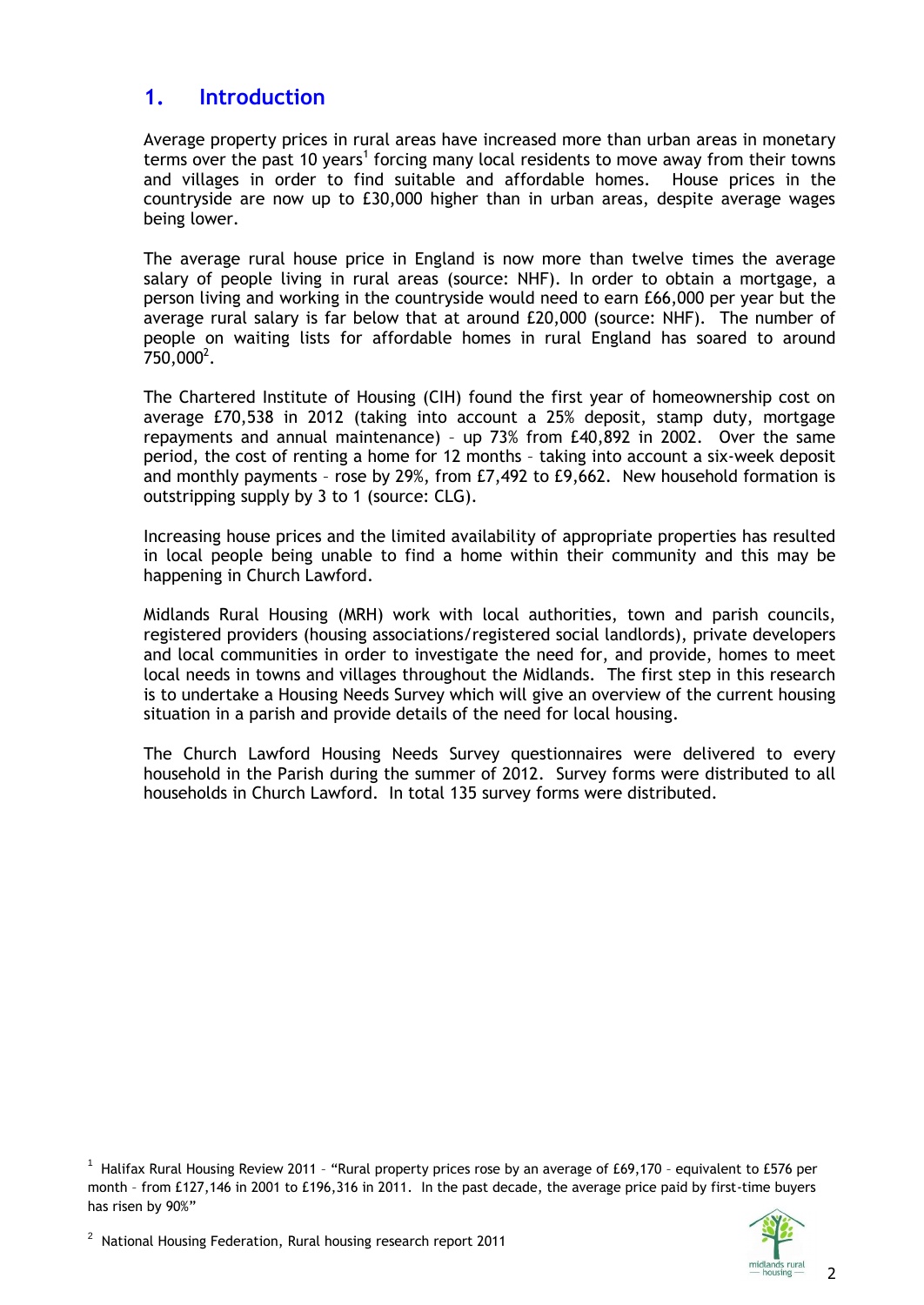## **2. Purpose of the Survey**

The survey was conducted in order to obtain clear evidence of any local housing need for a range of housing tenures for Church Lawford residents. This evidence will be made available to Rugby Borough Council and Church Lawford Parish Council; used to inform Housing Strategy; and provide clarity on what type and tenure of housing is required to meet local needs.

In addition, the information can be used positively in the planning process. It provides a foundation on which to negotiate 'planning gain' opportunities with developers. In short, it gives the planners evidence that can be used to obtain an element of 'local needs' housing in negotiations with house builders, should such possibilities arise in the village.

The information obtained from a Housing Needs Survey is also invaluable at the local level, particularly in relation to local authority and parish council activities. Such information can be acted upon locally and taken on board in the decision making process when housing issues and opportunities arise.

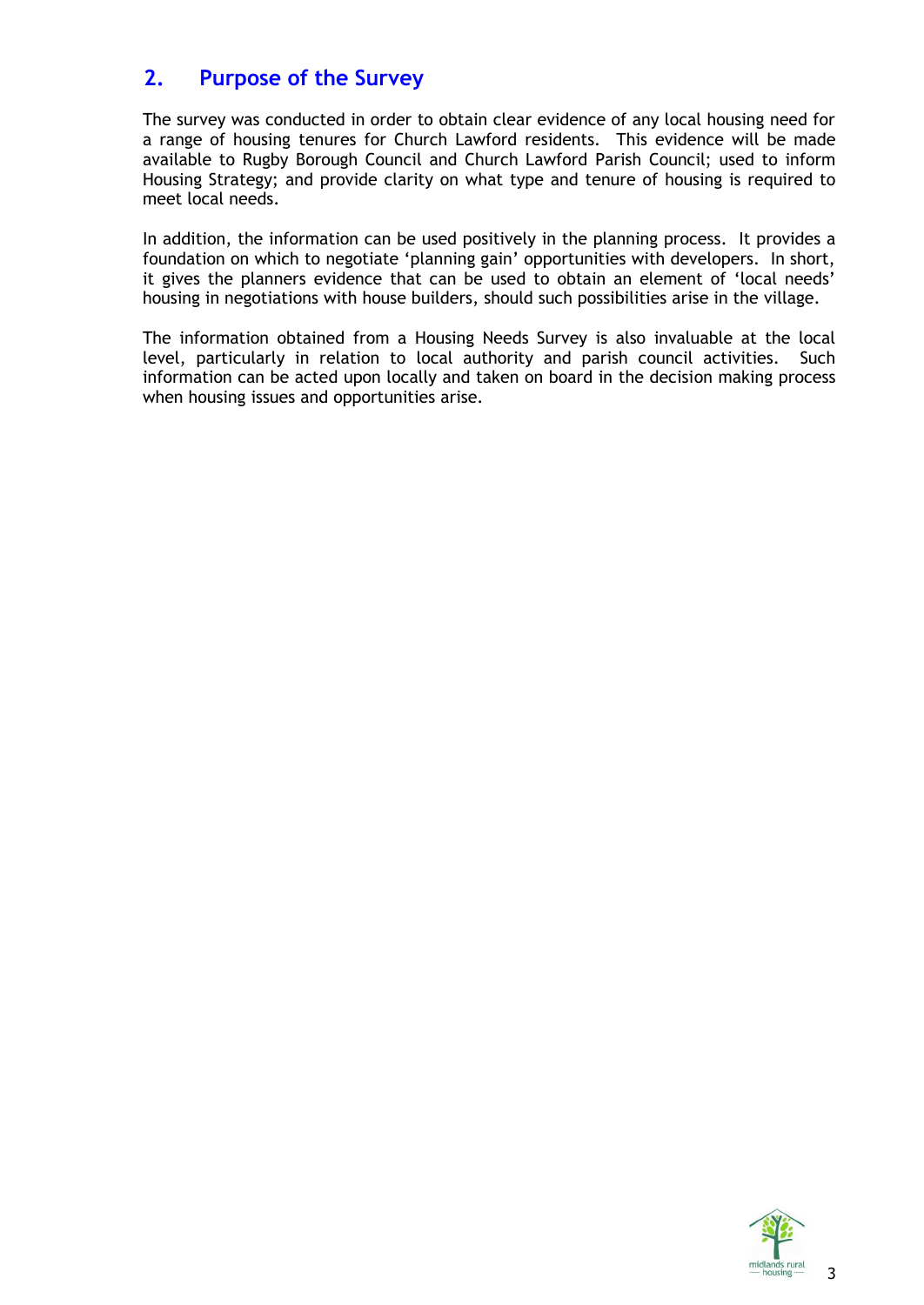# **3. Respondent details**

A total of 135 survey forms were distributed and 94 were received in return, giving a return rate of 70% against the number distributed. In our experience this is an excellent level of response for a survey of this kind given that it is only those who have a housing need or are interested in a local needs development and general village life that are likely to respond.

#### **i) Age of respondents**

The questionnaire asked village residents to indicate the ages of the people in their households. This enabled the charts below (fig 1.1), to be produced:



Fig 1.1 on page 4 shows the age range breakdown of households that responded to the survey.

The most common age range from respondents is 25-44 year olds (27%) followed by 45-59 year olds (22%).

28% of responses came from households containing people aged 60 years or older.

Notably, 11% of household composition was young adults (16-24 years old). This could indicate concealed households or individuals that would like to get their own home now or in the near future.

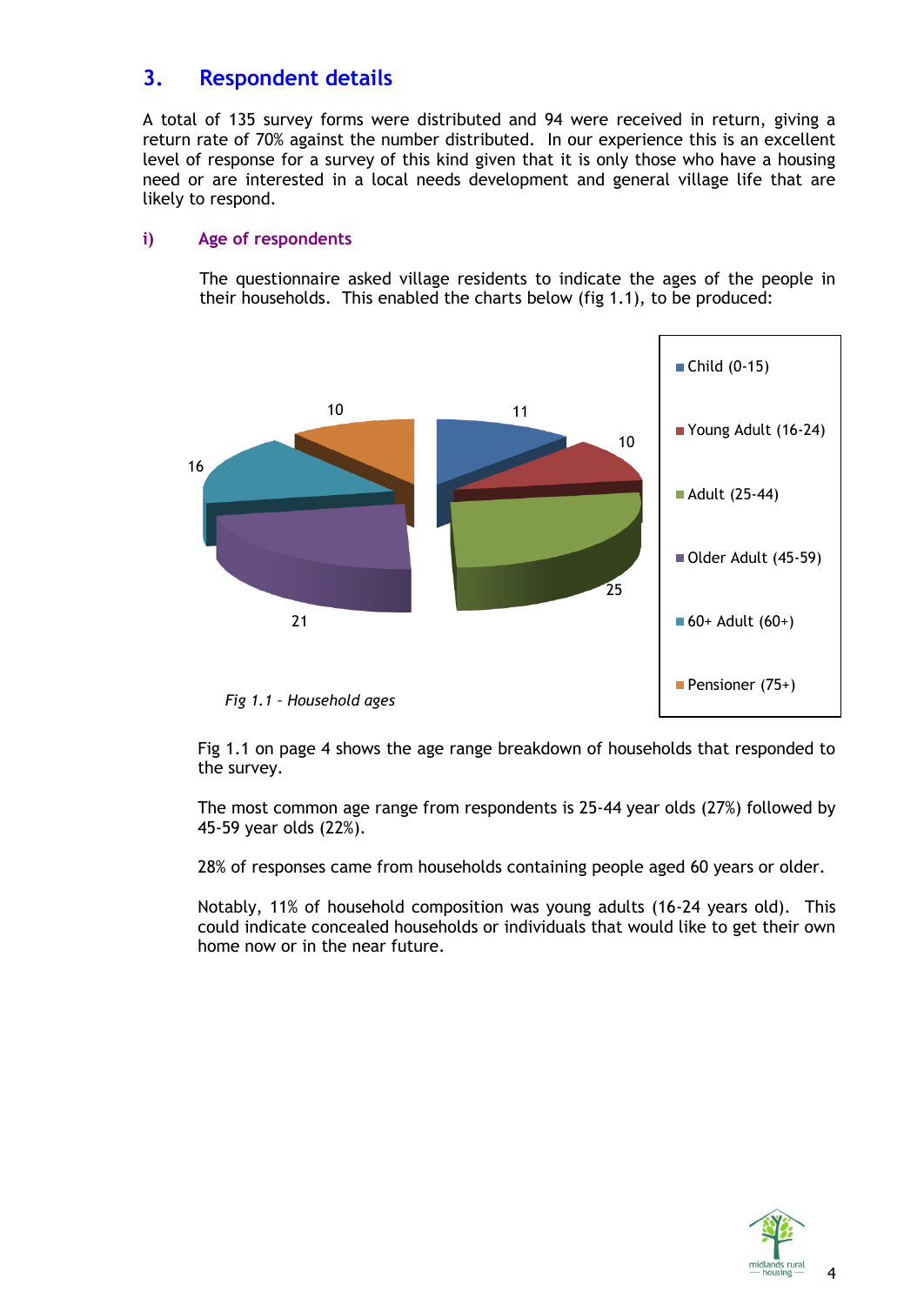#### **ii) Tenure of all respondents**

The current household tenure of respondents is given in the chart below (fig 1.2):



It shows that owner-occupiers were by far the largest tenure group accounting for 83% of replies (53% of total survey respondents have no outstanding mortgage on their property and 30% have a mortgage on their home).

10% of respondents rent their home (5½% rent privately and 4½% rent a council house). 4½% live with family.

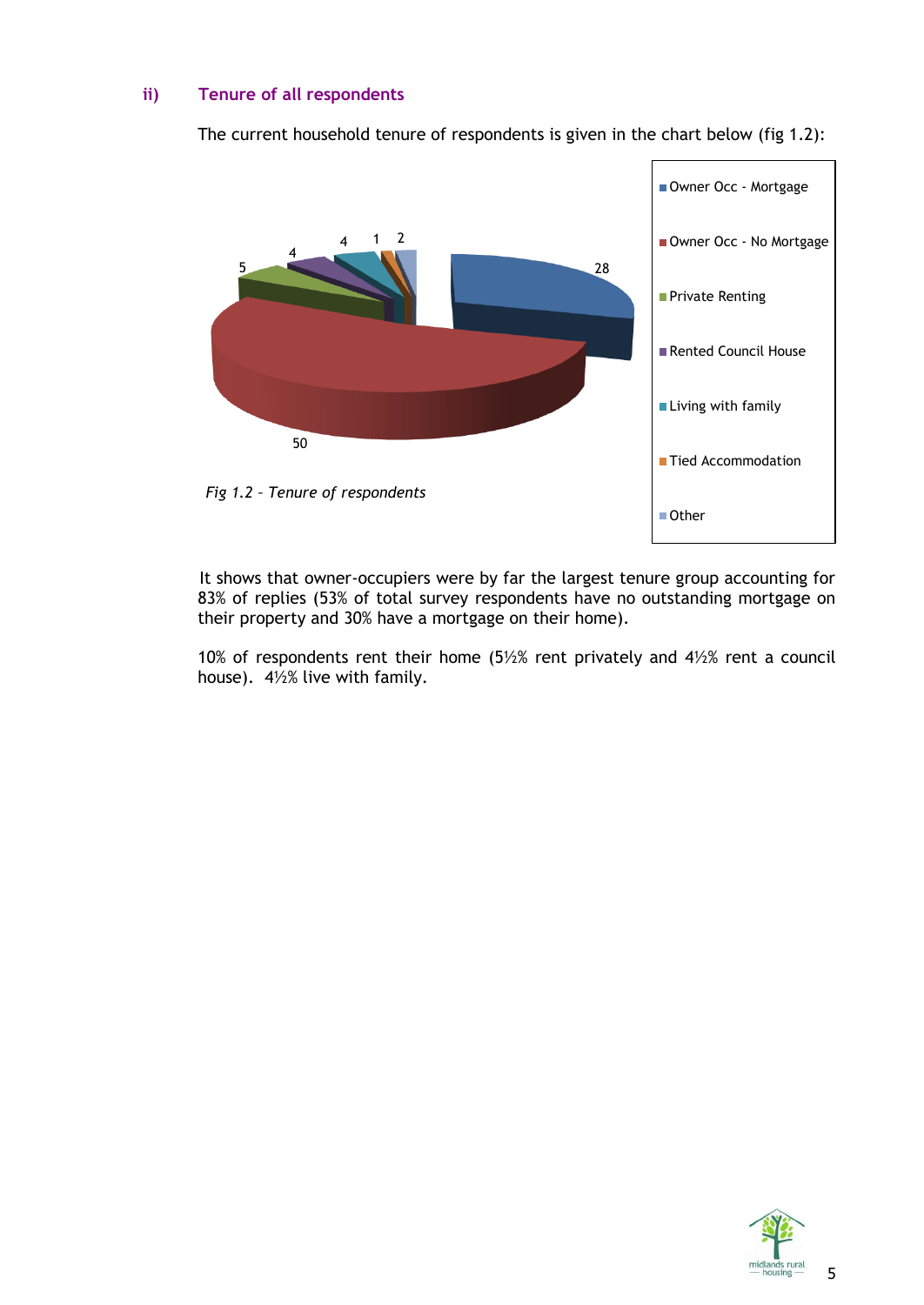#### **iii) Property Types**

The following chart (fig 1.3) details the type of property that respondents currently reside in:



Those living in 3 bed houses were the largest group (34% of responses), followed by those living in 4 bedroom houses (32%), 5 bedroom houses (11%), and 2 bedroom houses (11%). 7% of responses were from people living in a bungalow.

#### **iv) Length of residence in Parish**

The length of time that respondents have lived in Church Lawford is given in the chart below (fig 1.4):



It shows that 56% have lived in the Parish for in excess of 15 years.

47% of respondents have lived in Church Lawford for between 10 and 15 years, and 31% have been there for between 5 and 10 years. 20% of responses came from those who have lived in the village for less than 5 years.



6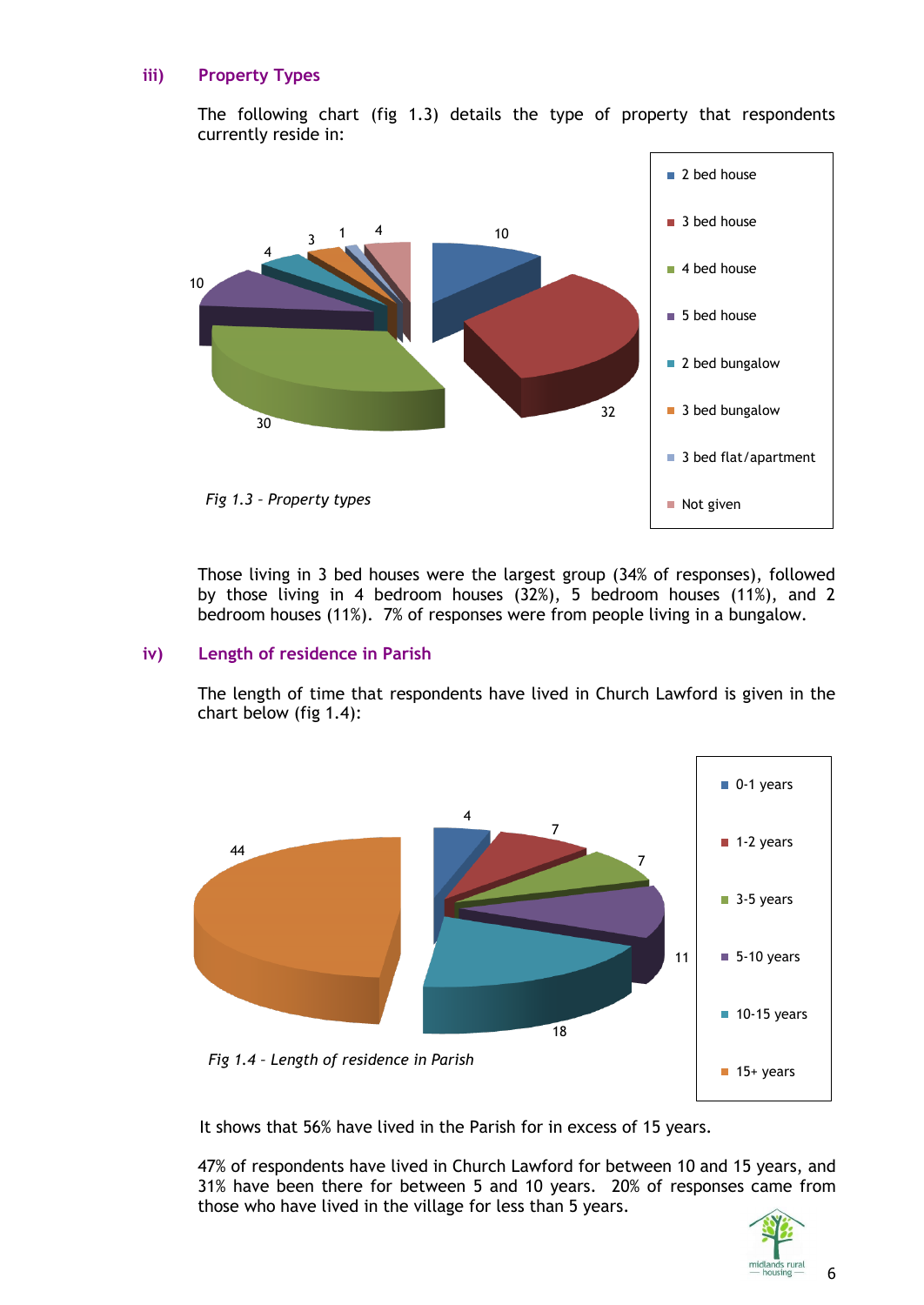#### **v) Migration**

The survey also asked whether respondents knew of people who had been forced to leave the Parish in the last 10 years but may wish to return.



Fig 1.5 shows that 17% of Parish residents who returned questionnaires were aware of others who have had to leave the Parish in the last 10 years.

Obviously some/many of these 'leaving' people/families will have been 'double counted' within this figure, but the number is still worth noting.

#### **vi) Support for affordable housing scheme for local people**

One of the fundamental questions in the survey is that which asks whether people are in favour of a small scheme of affordable homes in the village for local people.



Fig 1.6, above, shows that 41% of respondents are in favour of an affordable housing scheme for local people, while 37% said that they are not in favour.

12% of respondents did not know whether they would be in favour or not, and 10% did not give a response.



7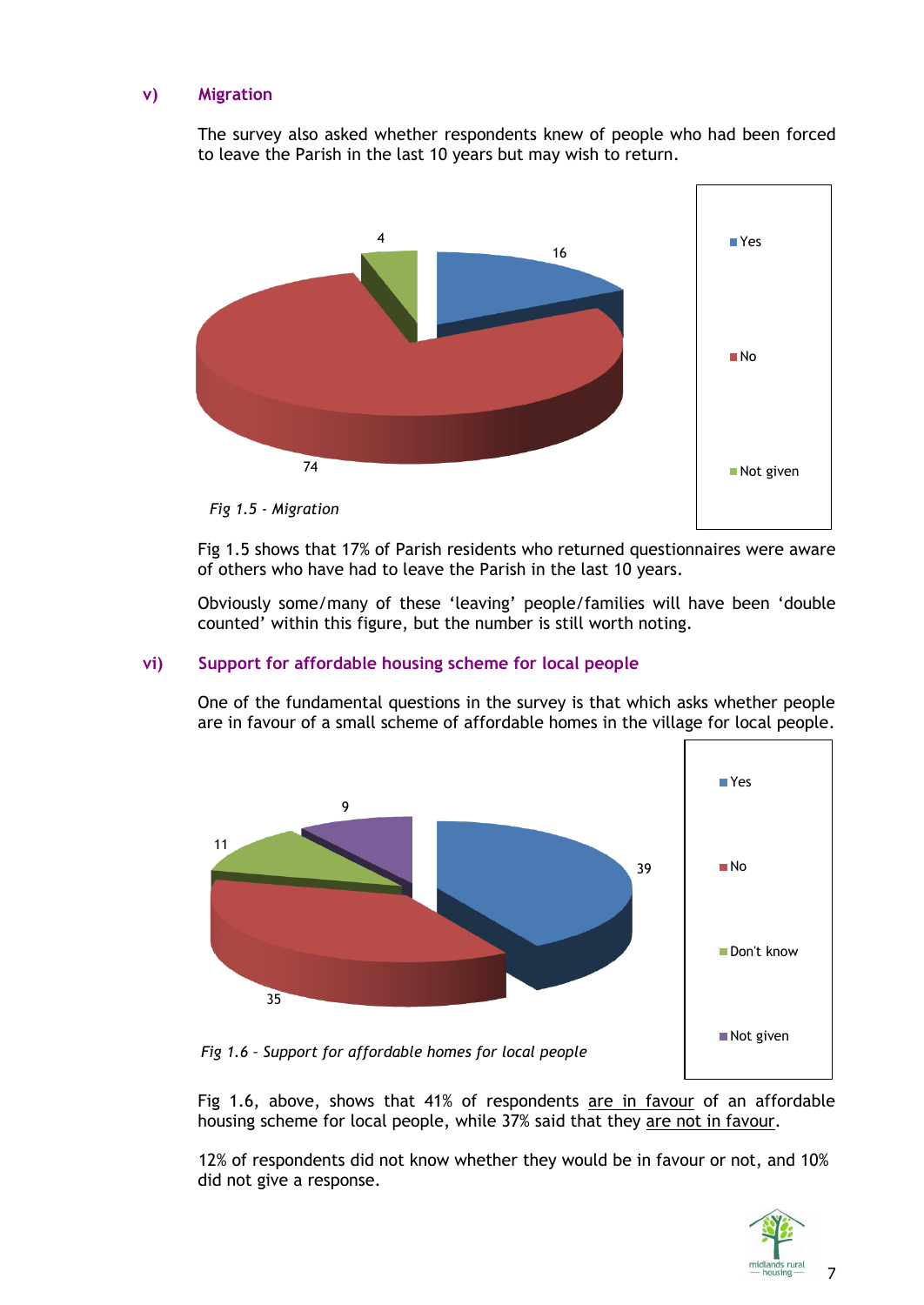# **4. Housing Need Analysis**

Of the 94 returns, 89 were from people who felt that they were adequately housed at present. These respondents completed a form primarily to offer their support, objection or thoughts towards 'local needs' housing as well as to give their comments regarding life in the Parish. These were, therefore, discounted from the rest of the analysis.

As far as the requirement for housing, 5 returns indicated a need for housing within the next few years.

#### **i) Local Connection**

The survey form is made available to those who currently live in the Parish and those who have a previous residency or a strong local connection to the Parish, such as a job or close family in the Parish. Of the 8 respondents who indicated a housing need, all of them currently satisfy Rugby Borough Council's local connection criteria (5 year permanent residency in the Parish; 5 out of the past 20 years permanent residency in the Parish; requirement to live close to another person who satisfies the previous criteria and is in essential need of frequent attention and/or care due to age, ill health and/or infirmity; essential functional need to live close to work in the Parish).



The local connection links are shown in the chart below (fig 2.0):

The 5 returns in housing need were all from people who currently live in Church Lawford. 2 respondents also have immediate family in the Parish and 1 also works in the Parish.

In total, there were 8 local connections given by the 5 respondents. This is more than the total number of responses in housing need as households can have more than one connection to Church Lawford.

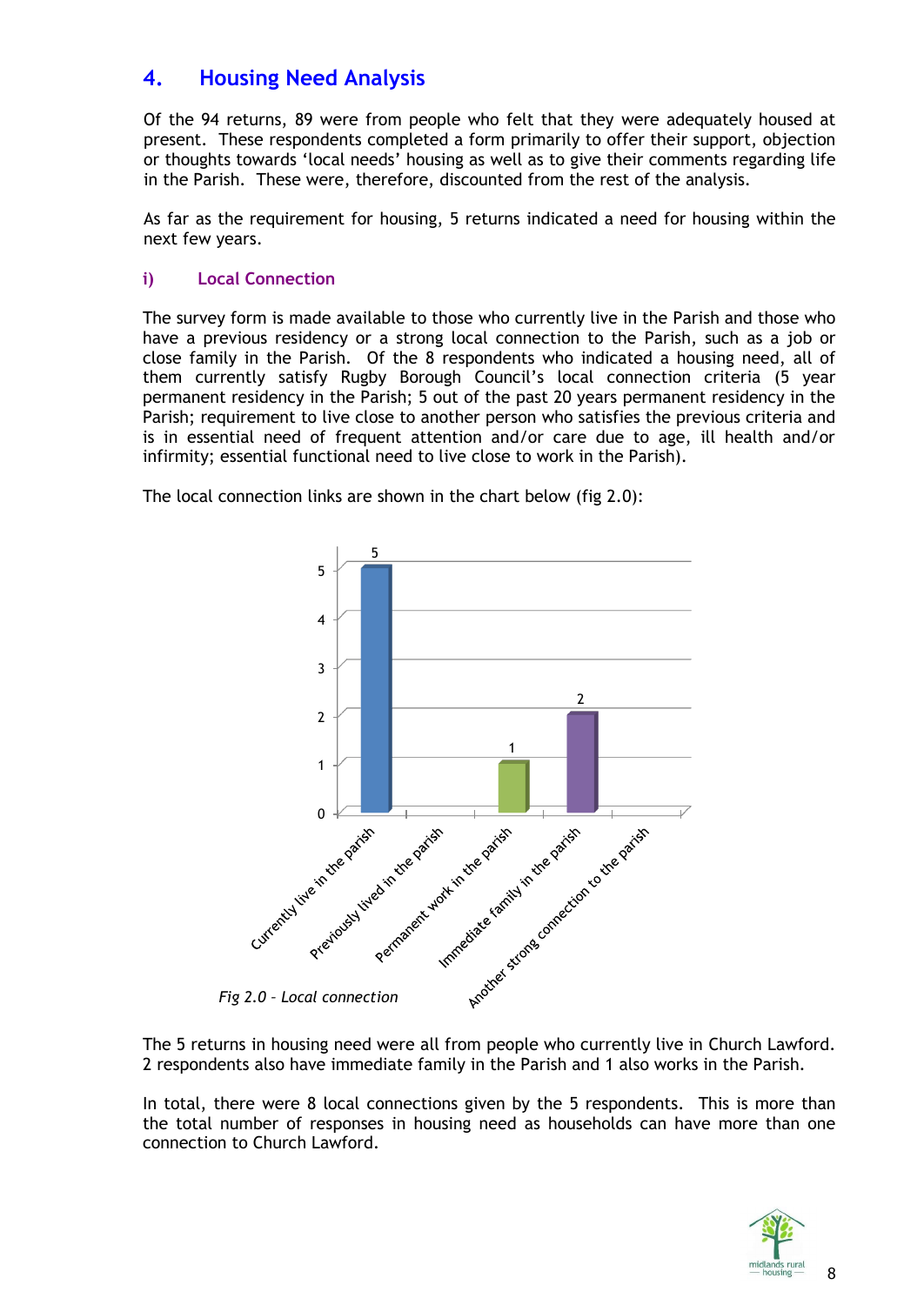#### **ii) Reasons for housing need**

Respondents were asked to state why they felt they were in need of alternative accommodation. The chart below (fig 2.1), shows the reasons that were given:



*Fig 2.1 – Reasons for housing need*

It can be seen that the reasons for seeking alternative accommodation are fairly consistent with independent accommodation and the desire for a smaller home being the most popular reasons cited.

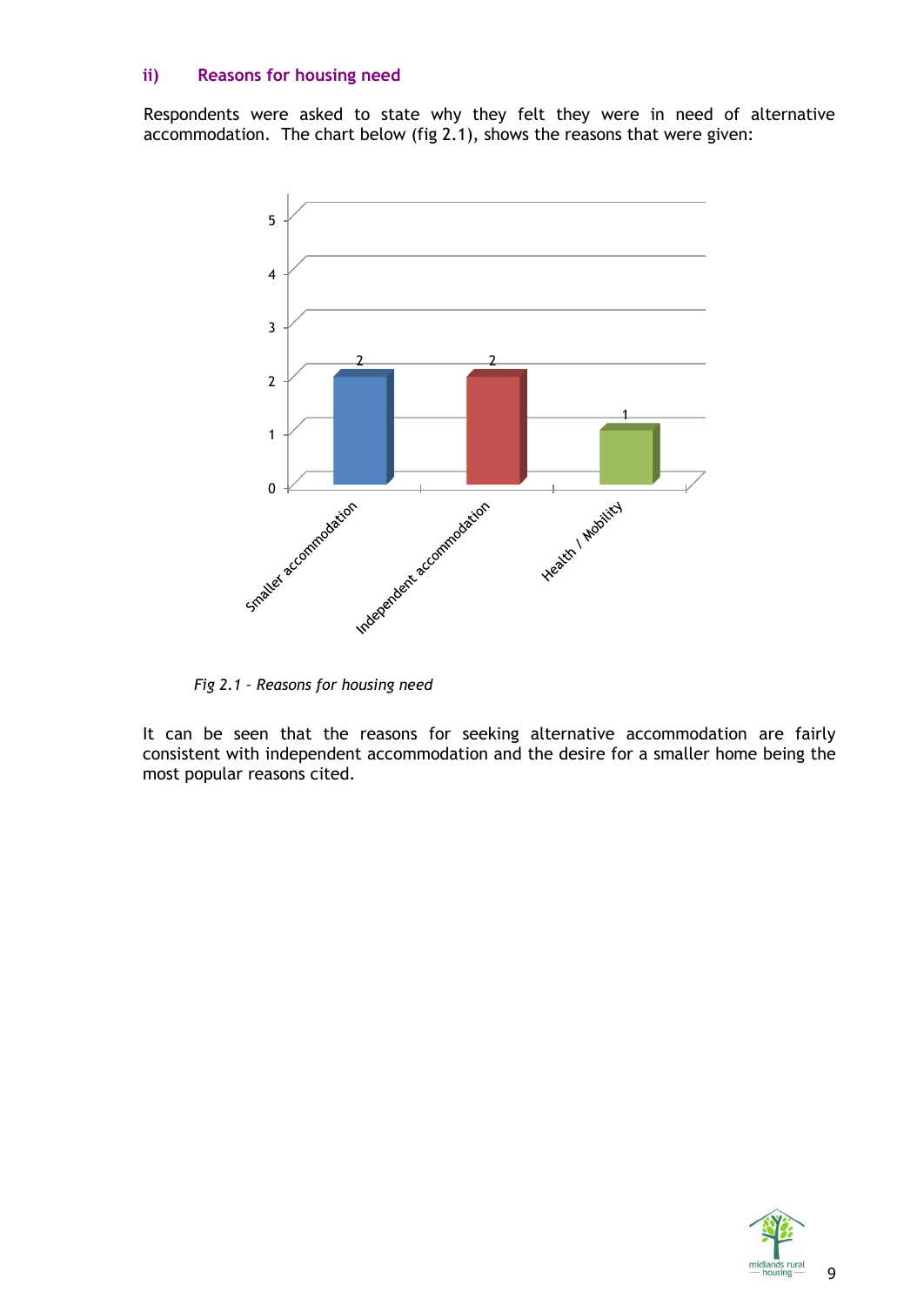#### **iii) Respondent analysis**

The table below lists details of those respondents who stated that they are in housing need. Respondents were asked to identify what they felt is needed in terms of property type and size together with a preferred tenure type. In reality it may not be possible to meet the aspirations of each respondent. Incomes and likely property prices are considered in order to ensure that any proposed scheme would indeed meet the needs of those to be housed. Therefore a 'reality tenure' is suggested to outline realistic provision.

Any entry marked with a \* indicates that the respondent is currently housed in Housing Association/Council accommodation which would be available to other people in need on waiting lists if the current residents were able to be re-housed in a more suitable property.

For the purpose of this analysis, 2 bedroom properties have been recommended for single people and couples for reasons of long term sustainability, but consideration should be given by anyone 'under-occupying' a property who is in receipt of housing benefit due to the under-occupation penalties that exist.

| <b>Ref</b>  | <b>RESPONDENT</b>                                                                                                                                                                        | <b>WHAT REQUIRED</b>                                     | <b>REALITY TENURE</b>                                    |
|-------------|------------------------------------------------------------------------------------------------------------------------------------------------------------------------------------------|----------------------------------------------------------|----------------------------------------------------------|
| $2^{\circ}$ | Adult couple household, currently<br>living in home without a mortgage<br>in the Parish (have lived in the<br>Parish for 15+ years). Need to<br>move due to health/mobility<br>problems. | 2 bed bungalow<br>Open market home                       | 2 bed bungalow<br>Open market home                       |
| 26          | Single person household, currently<br>living with family in the Parish<br>(has lived in the Parish for 10+<br>years). Needs independent<br>accommodation.                                | 1 bed house / flat<br>Affordable / social rented<br>home | 1 bed house / flat<br>Affordable / social rented<br>home |
| 46          | Single person household, currently<br>living in home without a mortgage<br>in the Parish (have lived in the<br>Parish for 15+ years).<br><b>Needs</b><br>smaller home.                   | 2 bed bungalow<br>Open market home                       | 2 bed bungalow<br>Open market home                       |
| 49          | Single person household, currently<br>living in home without a mortgage<br>in the Parish (have lived in the<br>Parish for 15+ years). Needs<br>smaller home.                             | 3 bed bungalow<br>Open market home                       | 3 bed bungalow<br>Open market home                       |
| 62          | Single person household, currently<br>living with family in the Parish<br>(has lived in the Parish for 10+<br>years). Needs independent<br>accommodation.                                | 1 bed house<br>Open market home                          | 2 bed house<br>Shared Ownership home                     |

#### **In the next 3 years**

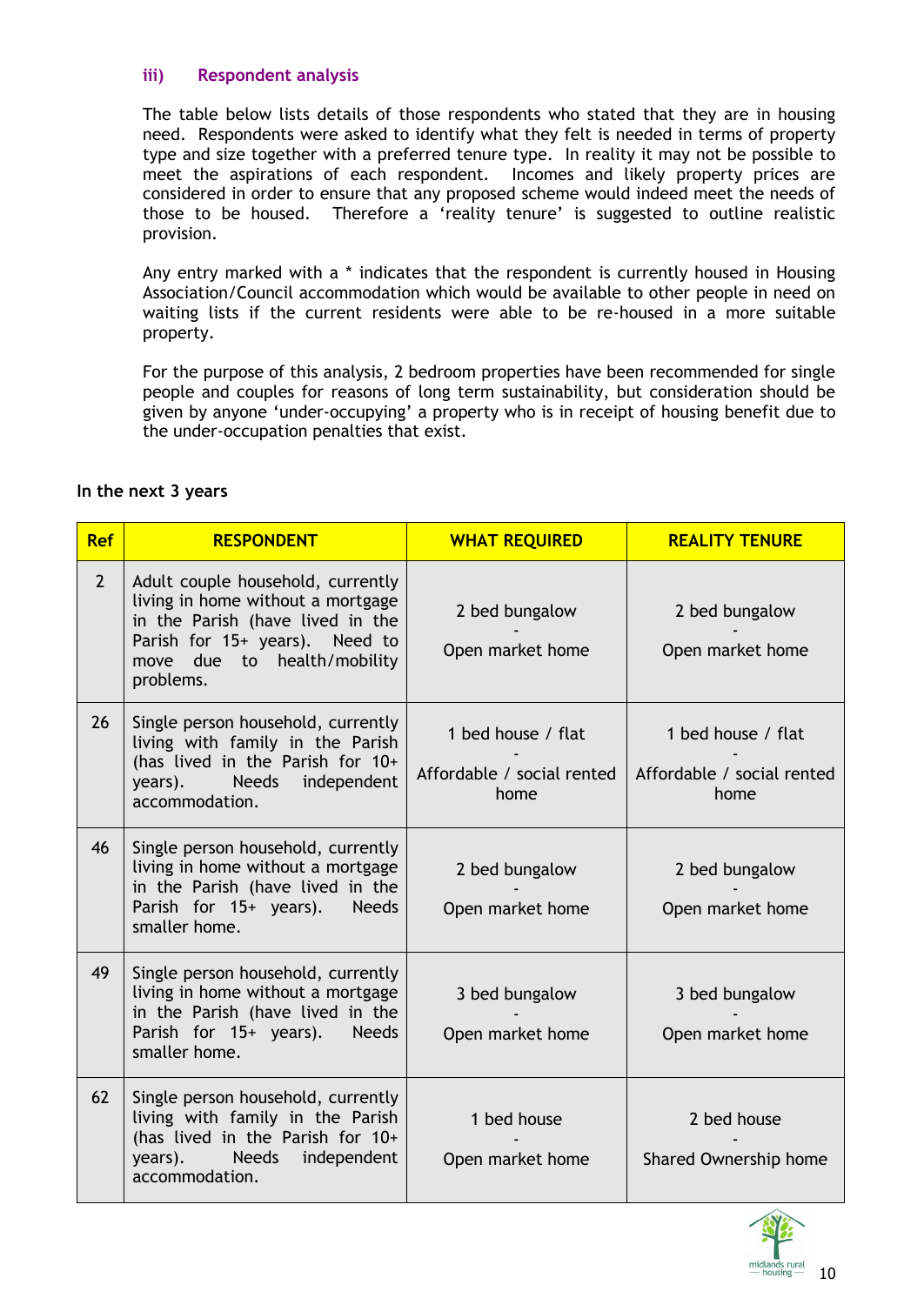#### **iv) House price data**

The table, below (fig 2.2), details the house prices and household type breakdown for the Church Lawford area. They are taken from [www.zoopla.co.uk.](http://www.zoopla.co.uk/) Further local context is given below with regard to properties that are/have been for sale and rent in Church Lawford itself.



#### Value trends in Church Lawford, Rugby

*Fig 2.2 – Average property prices for Church Lawford 2009-2013*

The chart above (fig 2.2) shows that property prices in Church Lawford have, overall, increased slightly over the past 3 years.

#### **v) Local context**

By way of local context, the table, below, shows prices of properties that were that have been sold in Church Lawford over the past 5 years:

| Year | Property               | Price (£) |
|------|------------------------|-----------|
| 2012 | Semi detached property | 187,500   |
| 2011 | Semi detached property | 165,000   |
| 2010 | Terraced property      | 148,235   |
| 2009 | Detached property      | 358,000   |
| 2009 | Detached property      | 455,000   |
| 2009 | Detached property      | 410,000   |
| 2009 | Semi detached property | 155,000   |
| 2009 | Detached property      | 198,000   |
| 2008 | Detached property      | 280,000   |

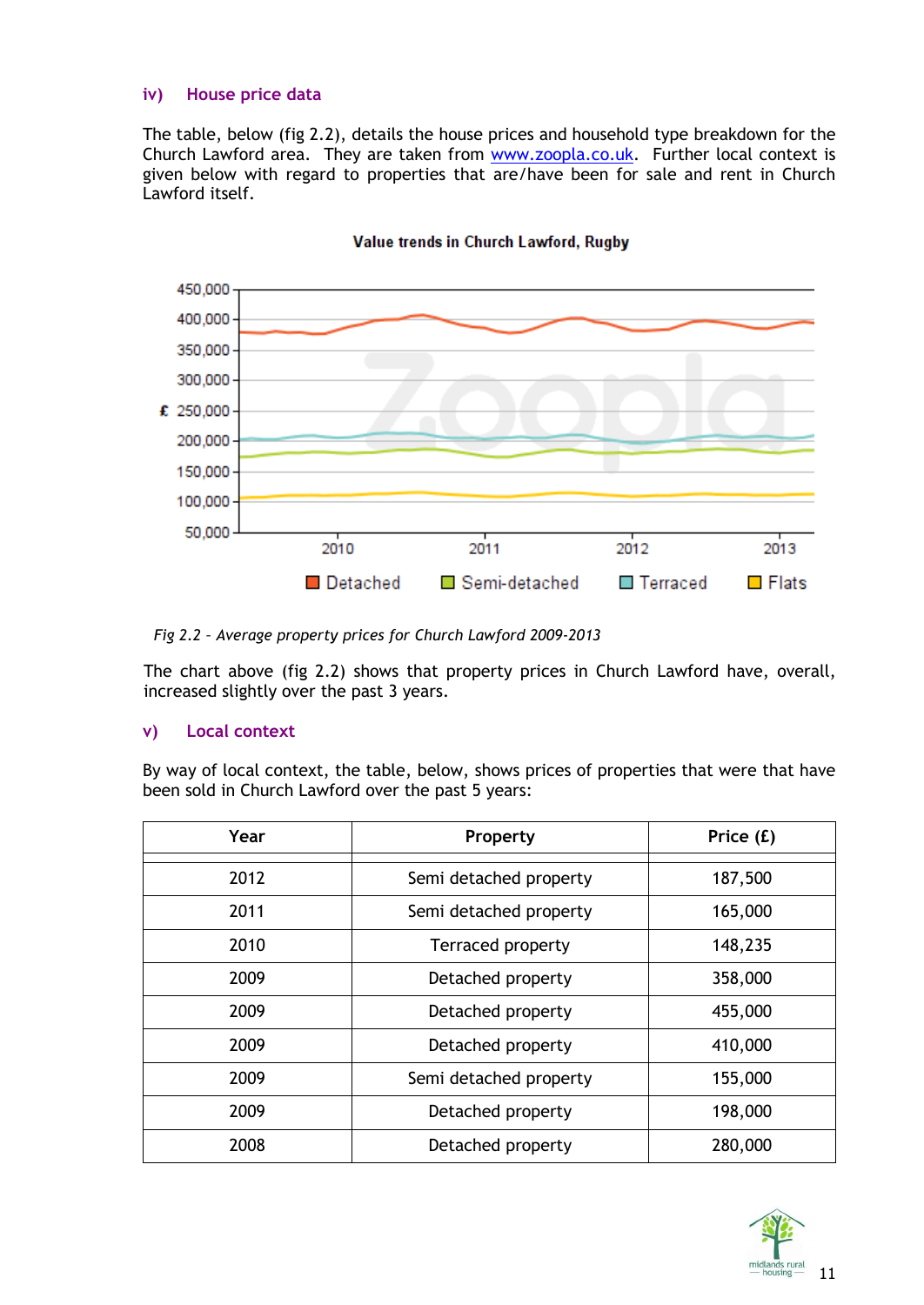The lower quartile property price for actual sales since January 2008 is £193,617.

**Affordability is calculated using a mortgage multiplier of 3.5 times household income with a 20% deposit.** 

Based on this affordability criteria it would require a deposit of almost £39,000 and an income in excess of £44,000 per annum to afford the property at the lower quartile price over the past 5 years in Church Lawford.

Even the 'cheapest' property sold over the past 5 years (£148,235) would have required a deposit of almost £30,000 and an income of nearly £34,000 per annum.

It should be noted that there was only one property sold for less than £150,000 during the last five years.

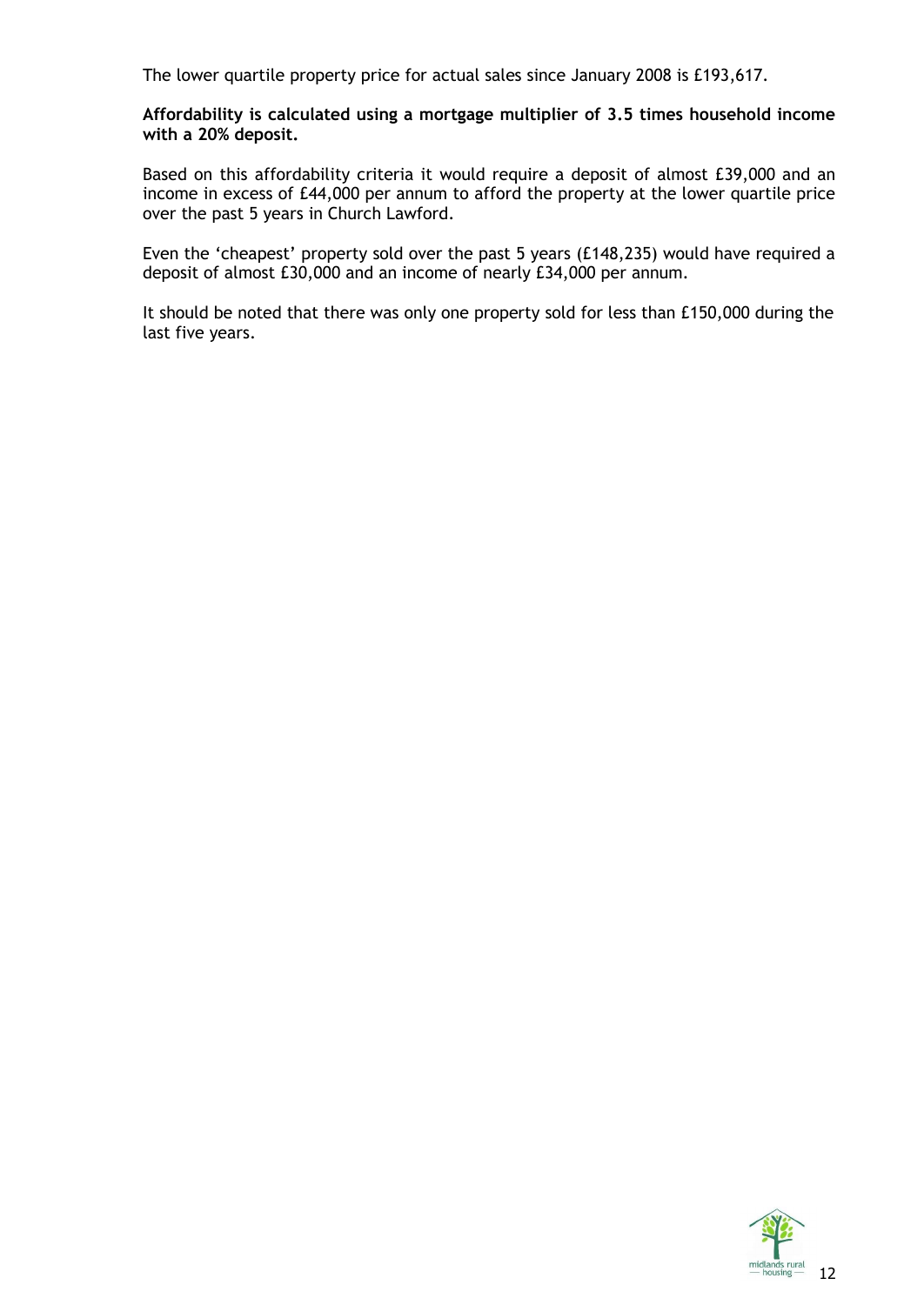# **5. Conclusion**

MRH and the Parish Council have conducted a detailed study of the housing needs of Church Lawford. This study has investigated the needs for affordable housing, market rent level housing and open market housing. In addition, the survey ascertained residents' views with regard to living in the Parish and support for housing development in the village.

The survey has identified a need for properties to meet the housing needs (i.e. those with a need within 5 years) of those with a local connection. (It should be noted that many more households will be on housing registers and estate agent lists wanting a property, affordable or open market, in Church Lawford but this survey ascertained those in need who have a local connection to the Parish).

Of the 5 respondents who indicated a housing need:

- **2 were assessed as being in need of affordable housing**
	- 1 x 1 Bed property affordable/social rented
	- 1 x 2 Bed house shared ownership
- **3 was assessed as being in need of open market housing (for local people) to purchase**
	- 2 x 2 Bed bungalow open market purchase
	- 1 x 3 Bed bungalow open market purchase

# **THEREFORE, THERE IS AN IDENTIFIED NEED**

# **FOR 5 HOMES IN CHURCH LAWFORD FOR**

# **THOSE WITH A LOCAL CONNECTION**